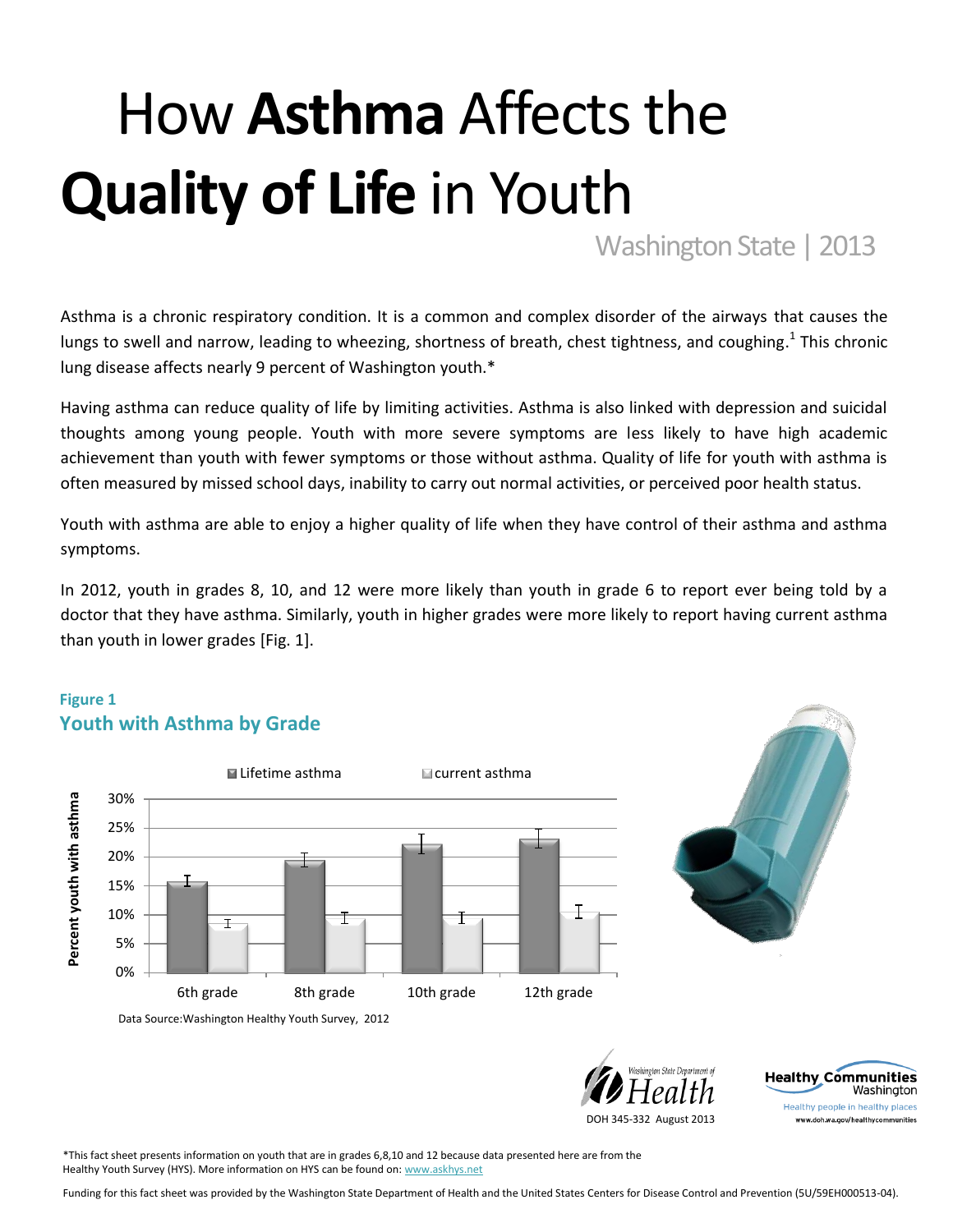# **Measuring Asthma Quality of Life**

## **School Performance: Physical Activity and Academic Progress**

Disability is a long-term reduction in the ability to participate in daily activities. Youth with asthma experience limitations in daily activities like attending school and participating in play activities or sports.<sup>2</sup> Asthma accounts for more school absenteeism than any other chronic disease.<sup>3</sup> Prolonged absence or multiple brief absences from school may contribute to poor school performance.<sup>3</sup> Missing school also interferes with the child's peer acceptance. Asthma can disrupt sleep, ability to concentrate, and memory. In addition, repeated trips from the classroom to the school nurse to access asthma medication can disrupt learning.<sup>4</sup>

Nationally, asthma is a leading cause of disability in children and youth under the age of  $18<sup>5</sup>$  Over the past 25 years, asthma has contributed to a substantial rise in the overall prevalence of disability among children and youth.<sup>5</sup>

In Washington, youth with asthma are more than three times (40 percent) as likely as youth without asthma (11 percent) to report having a long-term disability or health problem. About one in three youth report they had to limit their activities because of their disability or long-term health problem [Fig. 2].

## **Figure 2 Prevalence of disability and limited activities among youth with or without asthma**



Data Source: Washington Healthy Youth Survey, 2012 ; 8-10-12th grade-standardized



#### **Mental Health**

Many studies have suggested that asthma sufferers can be prone to depression, perhaps because of the isolation that can result from their uncontrolled symptoms.<sup>6</sup>

Constant struggle with asthma symptoms and disruption of normal activities can contribute to decreased quality of life for youth with asthma. Compared to youth without asthma, youth with asthma are more likely to experience mental health issues including suicidal thoughts, stress, and depression.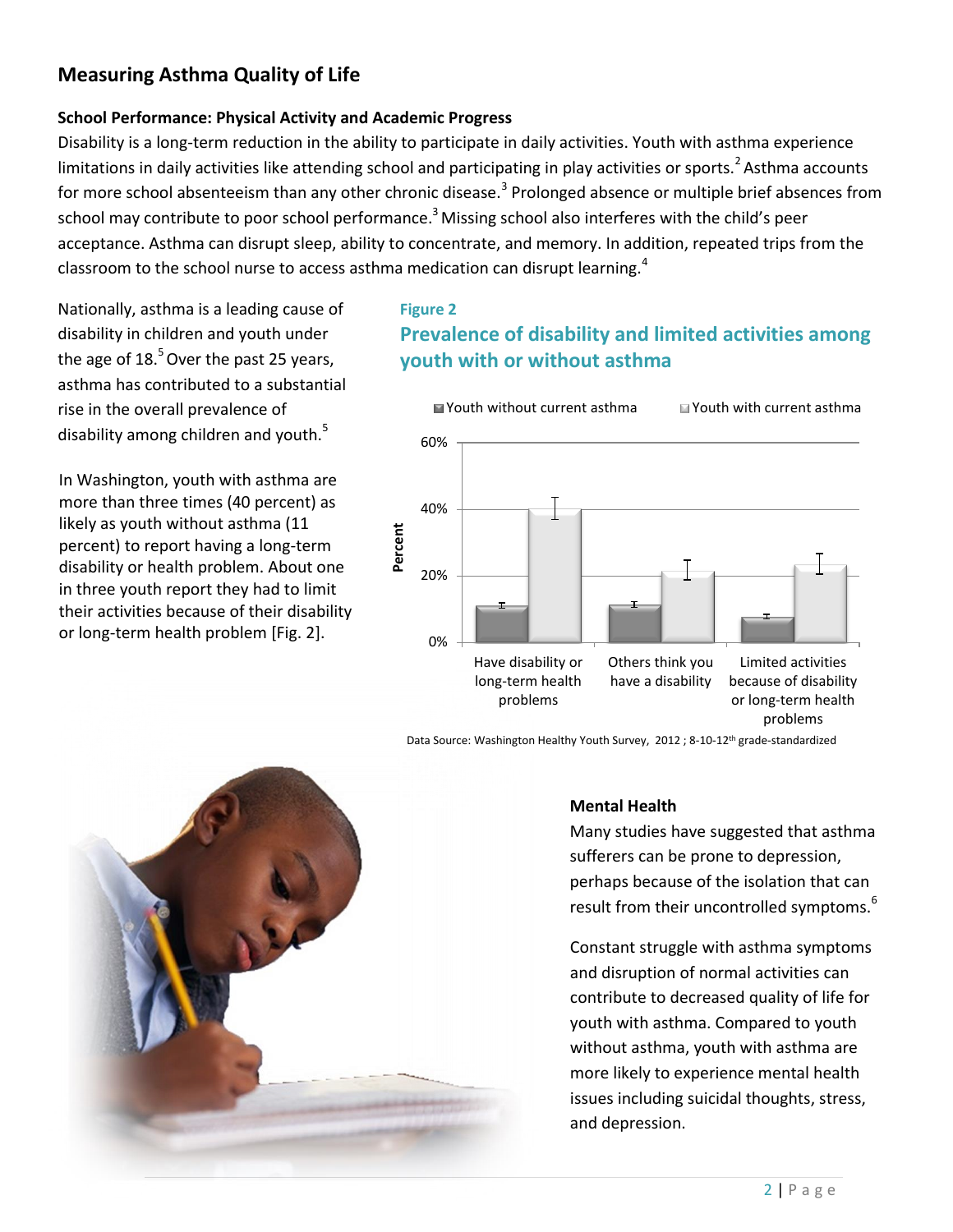Research confirms that youth with asthma are more likely to have suicidal thoughts or even make a suicide attempt.<sup>6</sup> According to the Washington Healthy Youth Survey, in 2010-2012, about 32 percent of youth with asthma reported being depressed and 19 percent reported "seriously thinking" about suicide during the previous year [Fig. 3].

# **Asthma Management, Policies, and Procedures**

## **Figure 3**

# **Prevalence of depression and suicidal thoughts among youth with or without asthma**



**Strategies for School System Leaders** Asthma is controllable. Schools, clinics, and communities can develop coordinated strategies to help youth

manage their asthma. One way to address asthma management within school settings is to follow the Center for Disease Control and Prevention's six strategies to deal with asthma. These include:<sup>4</sup>

- **1.** Establish management and support systems for asthma friendly schools.
- **2.** Provide appropriate school health and mental health services for students with asthma.
- **3.** Provide asthma education and awareness programs for students and school staff.
- **4.** Provide a safe and healthy school environment to reduce asthma triggers.
- **5.** Provide opportunities for safe, enjoyable physical activities.
- **6.** Coordinate school, family and community efforts to better manage asthma symptoms and reduce school absences among students with asthma.